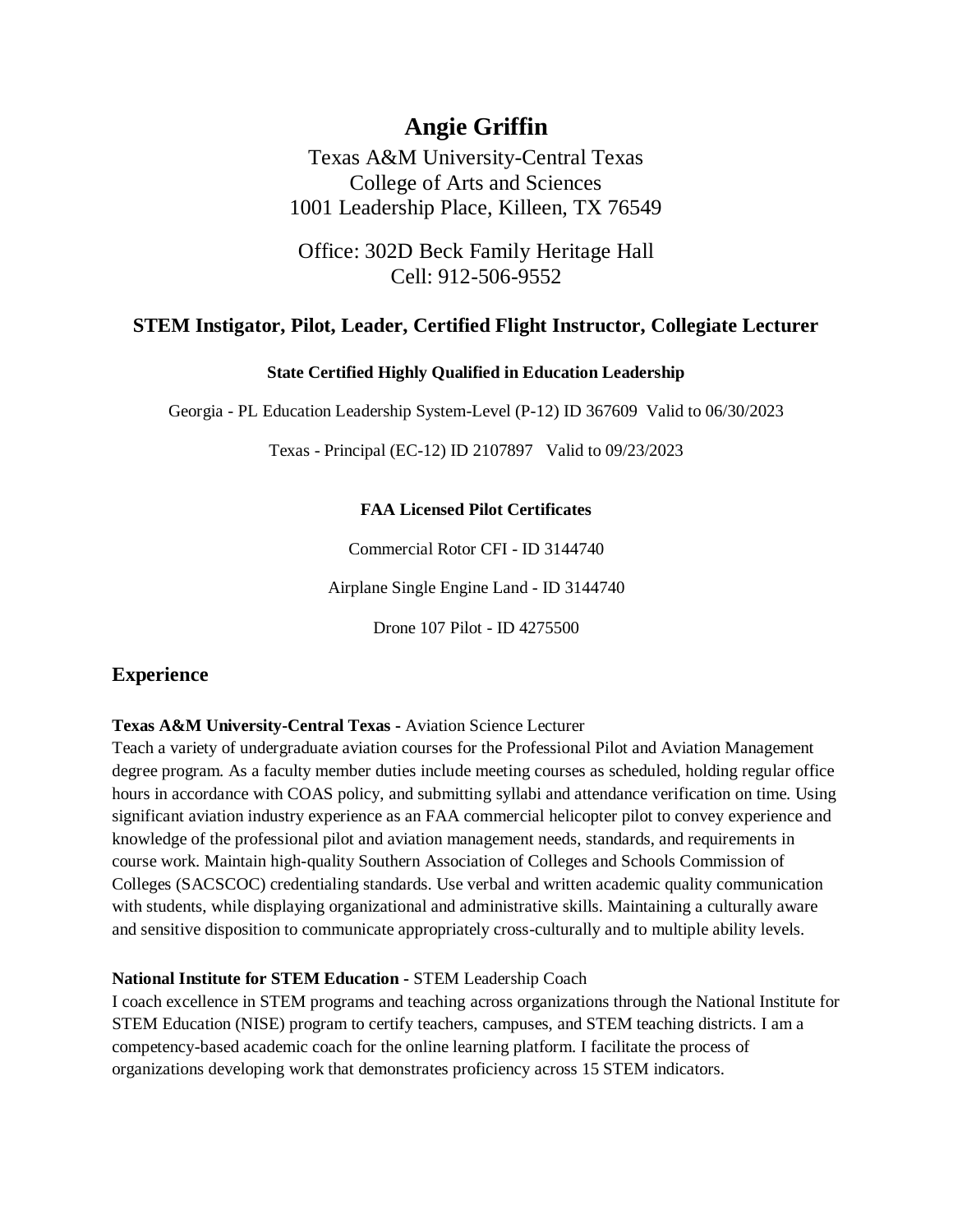#### **Lockhart ISD -** STEM Careers Teacher and Curriculum Developer

Work with district CTE to develop STEM Careers courses for 7th and 8th-grade students. This includes tech apps, audiovisual applications, engineering and design, cybersecurity, and a new aviation education unit. Taught 150 students in 6 classes STEM Careers and applications. Develop and implement lesson plans that fulfill the requirements of the district's curriculum program and show written evidence of preparation as required. Prepare lessons that reflect accommodations for differences in individual student differences. Plan and use appropriate instructional and learning strategies, activities, materials, equipment, and technology that reflect an understanding of the learning styles. Conduct assessment of student learning styles and use results to plan instructional activities. Work cooperatively with special education teachers to modify curricula as needed for special education students according to guidelines established in Individual Education Plans (IEP). Work collaboratively with other members of staff to determine instructional goals, objectives, and methods according to district requirements. Plan and assign work to the instructional aide(s) and volunteer(s) and oversee completion. Conduct ongoing assessment of student achievement through formal and informal. Planned district-wide STEM weekend events in collaboration with district & high school CTE administrators and teachers.

#### **Manor ISD -** Visiting Assistant Principal

Assist Principal and fellow APs in curriculum development for unforeseen circumstances of COVID-19, thorough understanding of school operations, ability to coordinate campus support operations, strong organizational, communication, and interpersonal skills. Promote the use of technology in the teaching/learning process; promote a positive, caring climate for learning; deal sensitively and fairly with persons from diverse cultural backgrounds, and communicate effectively with students and staff. Help the principal develop, maintain, and use information systems to maintain and record progress on campus performance objectives and academic excellence indicators.

#### **Dragonfly Copters** - Owner/ Commercial Helicopter Pilot, CFI - St Simons Island, GA

Created, developed, owned, and operated a helicopter tour company. Duties included handling all aspects of the business, including marketing, bookkeeping and accounting, employee management, helicopter inspection, and daily operations. I offered flight instruction and facilitated STEAM camps on helicopter flying and flight concepts. I flew tours, fairs, frost patrol, aerial photography, and powerline patrol. My duties included business and organization development, piloting commercial helicopter flights, and teaching my self-developed Math & Science R Fly curriculum in schools. I attended the Robinson Pilots Safety Course.

#### **iFly** - STEM Instructor - Austin, TX

#### **Skills**: **STEM Leader, Cross-Culture & Ability Customer Support**

Teach the science, technology, engineering, art, and math aspects of flying, skydiving, and iFlying through experiential hands-on activities and guided lectures at preschool, elementary, middle and high school levels. Work with groups as large as 100 students to assimilate the experience of flying in a high-tech wind tunnel with grade-level specific, TEKS-aligned science, technology, engineering, art, and math curriculum. Assist in curriculum development, presentation, logistics of larger groups. I have worked with school grant writers to complete projects and enable students to attend this dynamic STEM-focused opportunity.

**DroneYou** - STEM Instructor - Austin, TX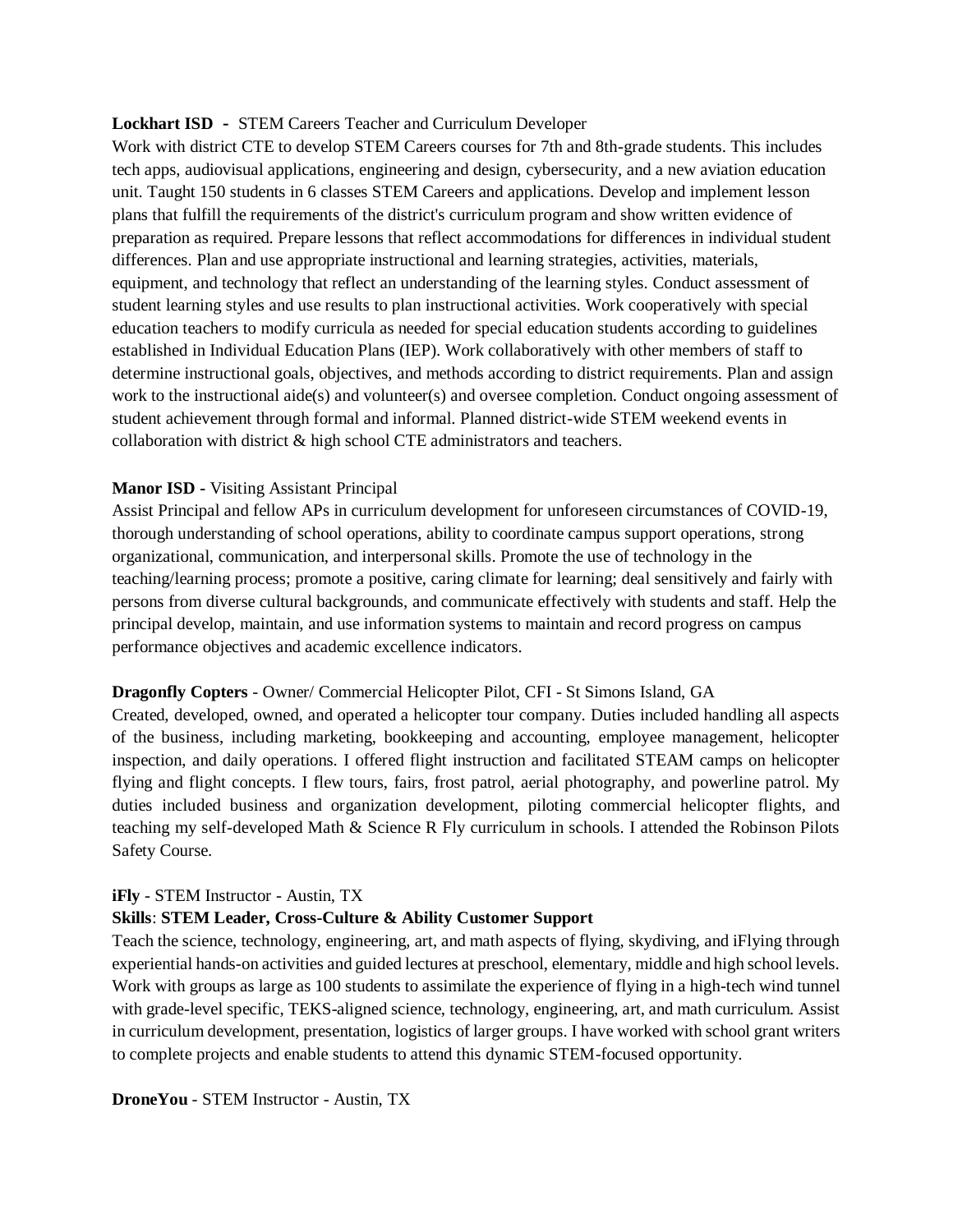#### **Skills**: **Multi-ability Leadership, Flexible Curriculum Specialist, Drone 107 Pilot**

Teach after-school experiential modules using drones to teach aviation concepts. Teach preschool to high school level skills and knowledge related to the art and science of flying. Focused on age and curriculumappropriate enrichment activities for expanded summer camp programs. Worked with parents and administrators to develop programs and guide expectations for all programs.

#### **FlyQuest** - Board member and Education Director - Huntsville, AL

## **Skills**: **Teach underserved students aviation, Board Skills, Leadership, Financial, Strategic Planning**

Operated as a board member of a nonprofit with a mission to inspire young minds. FlyQuest has the vision to awaken dreams by providing opportunities for young people to pursue aerospace education, aviation careers, and experience the joy of flight through education and experiential activities! This organization has the most sophisticated public full motion 6DOF flight simulator in the region, used with students from afterschool aviation ground school programs. Taught classes to underserved students on all aspects of aviation, careers, and flight ground school. Supported ages 4-18, including school groups, Girl Scouts and Boy Scouts, and other organizations.

#### **The Pinnacle Schools** – Education Director - Huntsville, AL

## **Skills**: **Leadership, Management, Good Judgement, Advising, Supervising Contractual Agreements & with Board of Directors, Problem-Resolution, Celebration of Diversity, Strategic Planning**

As a high school and middle school administrator with the superintendent and principal duties, accomplishments included corporate-wide AdvancED accreditation and Joint Commission mental health facility accreditation. I supervised and mentored teachers and staff in three schools. I counseled, motivated, and disciplined students. I promote continuous improvement and program development to ensure student needs were met. Responsible for student learning, academic success, project-based learning initiatives, and experiential activities. I worked with parents and stakeholders to develop sound connections, bridge crosscultural divides, and share an overall vision for the school while resolving conflicts and issues that arose. I interfaced with all area high schools, social services, and the community to treat the whole student. I participated in Huntsville City Schools' executive cabinet meetings to collaborate with the school system to create superior transition programs for alternative school students upon return to home high schools. I supervised the development of a charter school with Athens City Schools to educate inmates ages 14-21 in county jails all over the state of Alabama.

#### **Hallie Turner Private School** – Director - Columbus, GA

#### **Skills**: **Leadership, Versatility, Financial Management, Recordkeeping, Mentoring**

Supervised teachers and staff, promoted school enrollment, evaluated transcripts, counseled, motivated and disciplined students as needed. I maintained the director's records, both monthly and annual reports. I exceeded Georgia Accrediting Commission guidelines and worked with SACS (now AdvancED) on an additional accreditation. I administered standardized testing and kept student academic goals on track encouraging hands-on experiential academic support. I held the vision for the school and resolved conflicts as needed. I interface with area high schools, social services, and the community across socioeconomic and cultural barriers.

#### **Atlanta Neighborhood Charter School** -Guidance Counselor / PE Teacher - Atlanta, GA